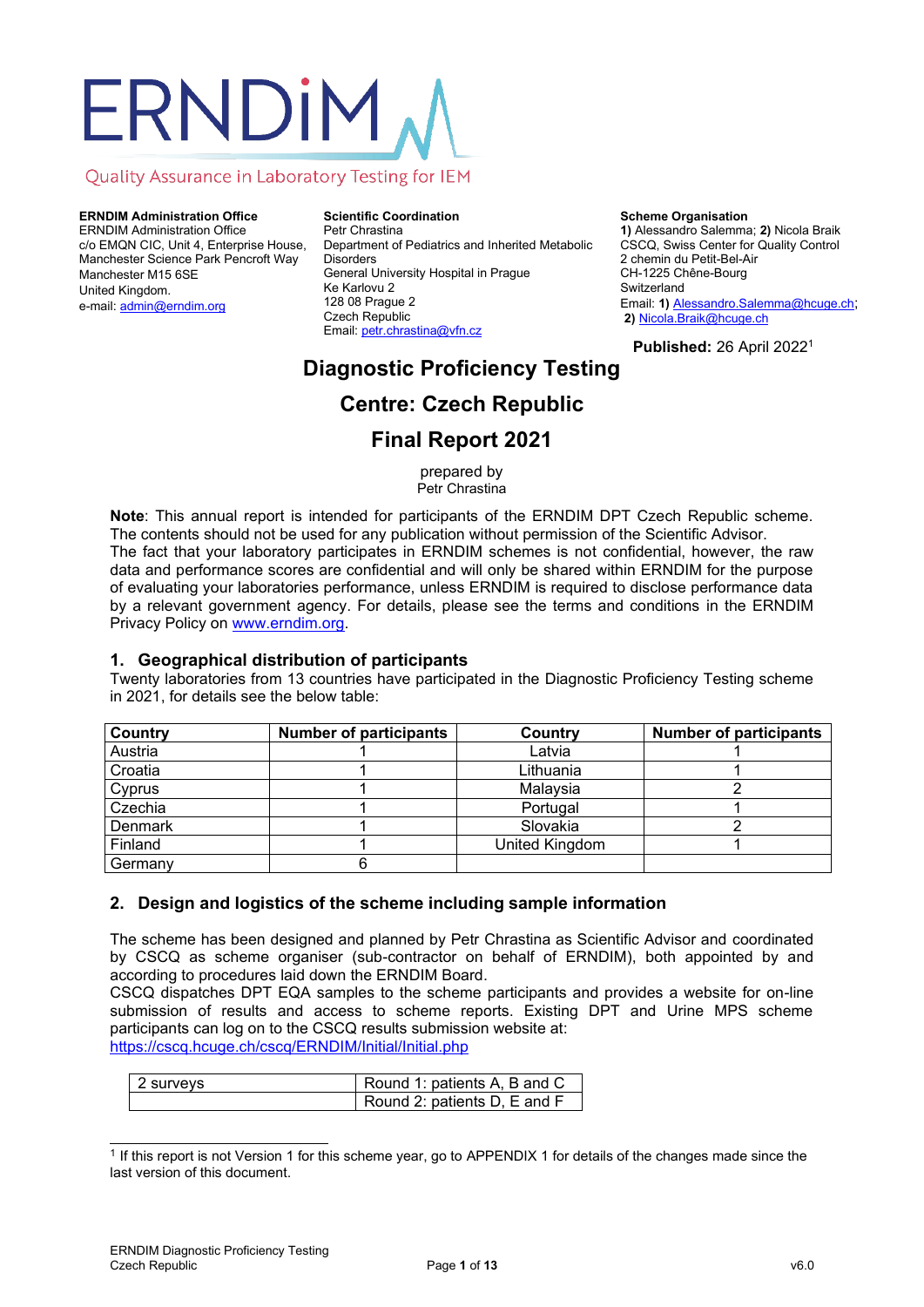**Origin of patients**: All six urines were obtained from patients with known diagnoses. Four urine samples have been provided by the scheme organizers and one sample has been provided by Department of Clinical Biochemistry of University Children's Hospital in Bratislava. The common sample was from DPT center Netherlands (distributed in all five DPT schemes).

In 2021 the samples have been heat-treated and apart from the common sample A were re-analyzed in our department after receiving the samples from CSCQ (samples were shipped via courier after 3 days at ambient temperature to mimic possible changes that might arise during transport). In all six samples prepared and checked by us the typical metabolic profiles were preserved after heat treatment and shipment from CSCQ.

Mailing: samples were sent by DHL; FedEx or the Swiss Post at room temperature.

## **3. Tests**

Analyses of amino acids, organic acids, mucopolysaccharides, oligosaccharides and purines/pyrimidines were required in 2021.

## **4. Schedule of the scheme**

| Sample distribution by CSCQ        | 09 February 2021  |
|------------------------------------|-------------------|
| Start of analysis of Survey 2021/1 | 08 March 2021     |
| Survey 2021/1 - results submission | 29 March 2021     |
| Survey 2021/1 - report             | 17 May 2021       |
| Start of analysis of Survey 2021/2 | 07 June 2021      |
| Survey 2021/2 - results submission | 28 June 2021      |
| Survey 2021/2 - report             | 23 August 2021    |
| Annual meeting of participants     | 07 September 2021 |
| Annual report 2021                 | December 2021     |

## **5. Results**

19 of 20 labs returned results for both surveys by the deadline.

|                    | <b>Survey 1</b> | <b>Survey 2</b> |
|--------------------|-----------------|-----------------|
| Receipt of results | 19              | 19              |
| No answer          |                 |                 |

## **6. Website reporting**

The website reporting system is compulsory for all centres. Please read carefully the following advice:

- Selection of tests: **don't select a test if you will not perform it**, otherwise the evaluation program includes it in the report.
- **Results** 
	- Give quantitative data as much as possible.
	- Enter the key metabolites with the evaluation **in the tables** even if you don't give quantitative data.
	- If the profile is normal: enter "Normal profile" in "Key metabolites".
	- **Don't enter results in the "comments" window**, **otherwise your results will not be included in the evaluation program.**
- Recommendations = **advice for further investigation**.
	- Scored together with the interpretative score.
	- Advice for treatment is not scored.
	- **Don't give advice for further investigation in "Comments on diagnosis"**: it will not be included in the evaluation program.

## **7. Scoring and evaluation of results**

*Information regarding procedures for establishment of assigned values, statistical analysis, interpretation of statistical analysis etc. can be found in generic documents on the ERNDIM website*.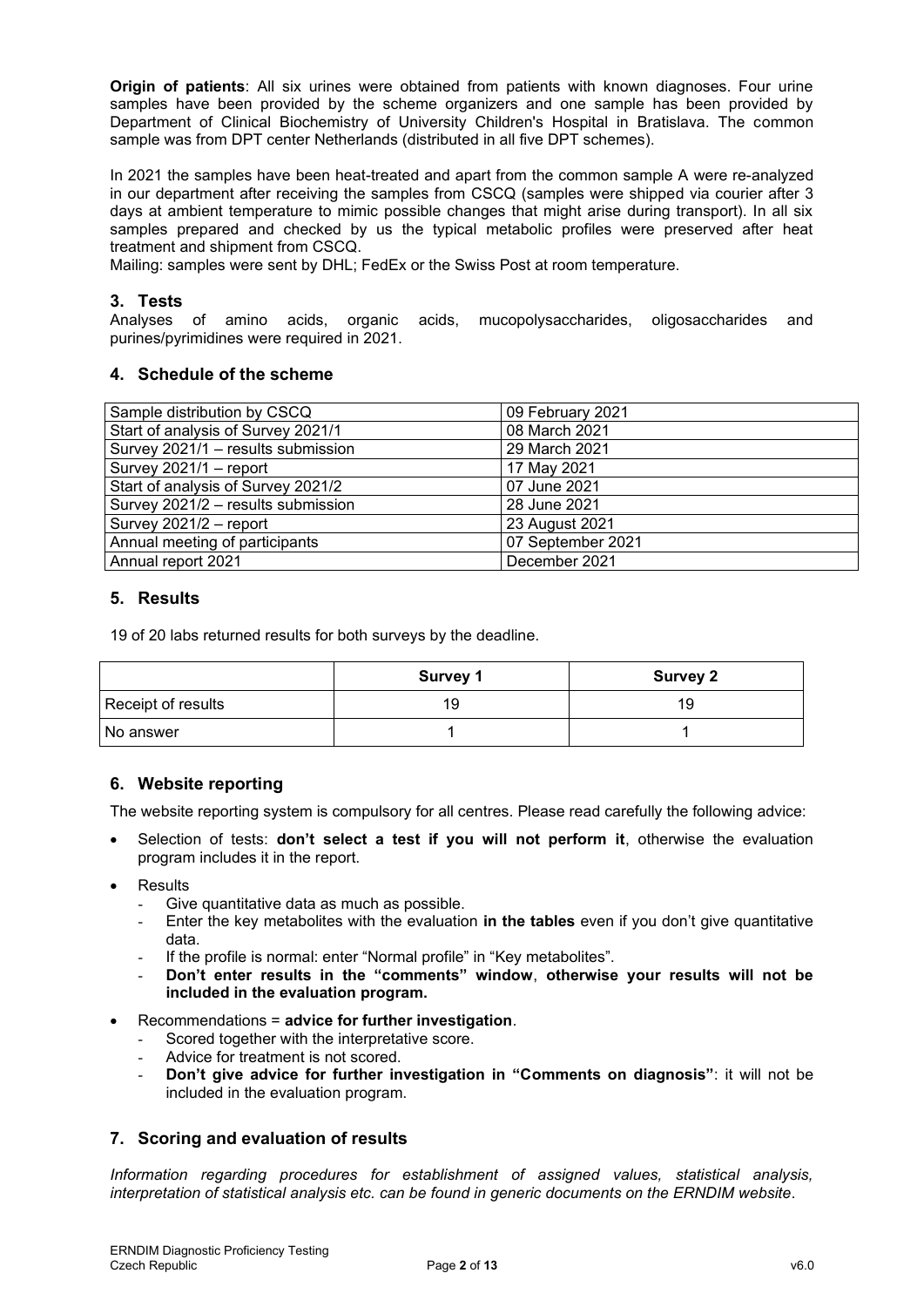The scoring system has been established by the International Scientific Advisory Board of ERNDIM. Two criteria are evaluated: 1) analytical performance, 2) interpretative proficiency also considering recommendations for further investigations.

The total score is calculated as a sum of these two criteria. The maximum to be achieved is 4 points per sample. The scores were calculated only for laboratories submitting results.

Scoring and certificate of participation: scoring is carried by a second assessor who changes every year as well as by the scientific advisor. The results of DPT Czech Republic 2021 have been also scored by George Ruijter, from DPT NL. At the SAB meeting on 26th October 2021, the definitive scores have been finalized.

ERNDIM is now applying the concept of 'critical error' in the scoring of results. In principle this is a category of error that would be unacceptable to the majority of labs and would have a serious adverse effect on patient management.

Examples of such errors could be:

a) Failure to recognise a pre-defined set of diagnoses.

b) Missing a diagnosis when proficiency for that EQA sample is >95% (where proficiency for an EQA sample is the percentage of EQA participants that correctly identified the diagnosis of the sample).

c) Failure to perform a relevant test.

d) Identifying a 'normal' sample as having an IEM when it is clear that the sample was obtained from a patient not suspected of having an IEM and the findings reported were not identified by the rest of the participants and this diagnosis could potentially result in treatment that is harmful for the patient.

When a critical error is established for one or more samples, performance is not acceptable in that year, regardless of the number of points assigned. A critical error needs to be ratified by the ERNDIM Scientific Advisory Board. There were two critical errors in 2021.

A certificate of participation will be issued for participation, and it will be additionally notified whether the participant has received a performance support letter. This performance support letter is sent out if the performance is evaluated as unsatisfactory. Any partial submitters will receive a letter from the ERNDIM Executive Administrator, Sara Gardner.

## **7.1. Score for satisfactory performance**

Performance of the participant that obtained at least 12 points from the maximum of 20 (60%) and more within the calendar year and that did not receive "critical error" mark is considered satisfactory.

#### **From 2022 satisfactory performance will generally be held to be a score of seventeen (71%) or more.**

If your laboratory is assigned poor performance and you wish to appeal against this classification, please email the ERNDIM Administration Office (admin@erndim.org), with full details of the reason for your appeal, within one month receiving your Performance Support Letter. Details of how to appeal poor performance are included in the Performance Support Letter sent to poor performing laboratories.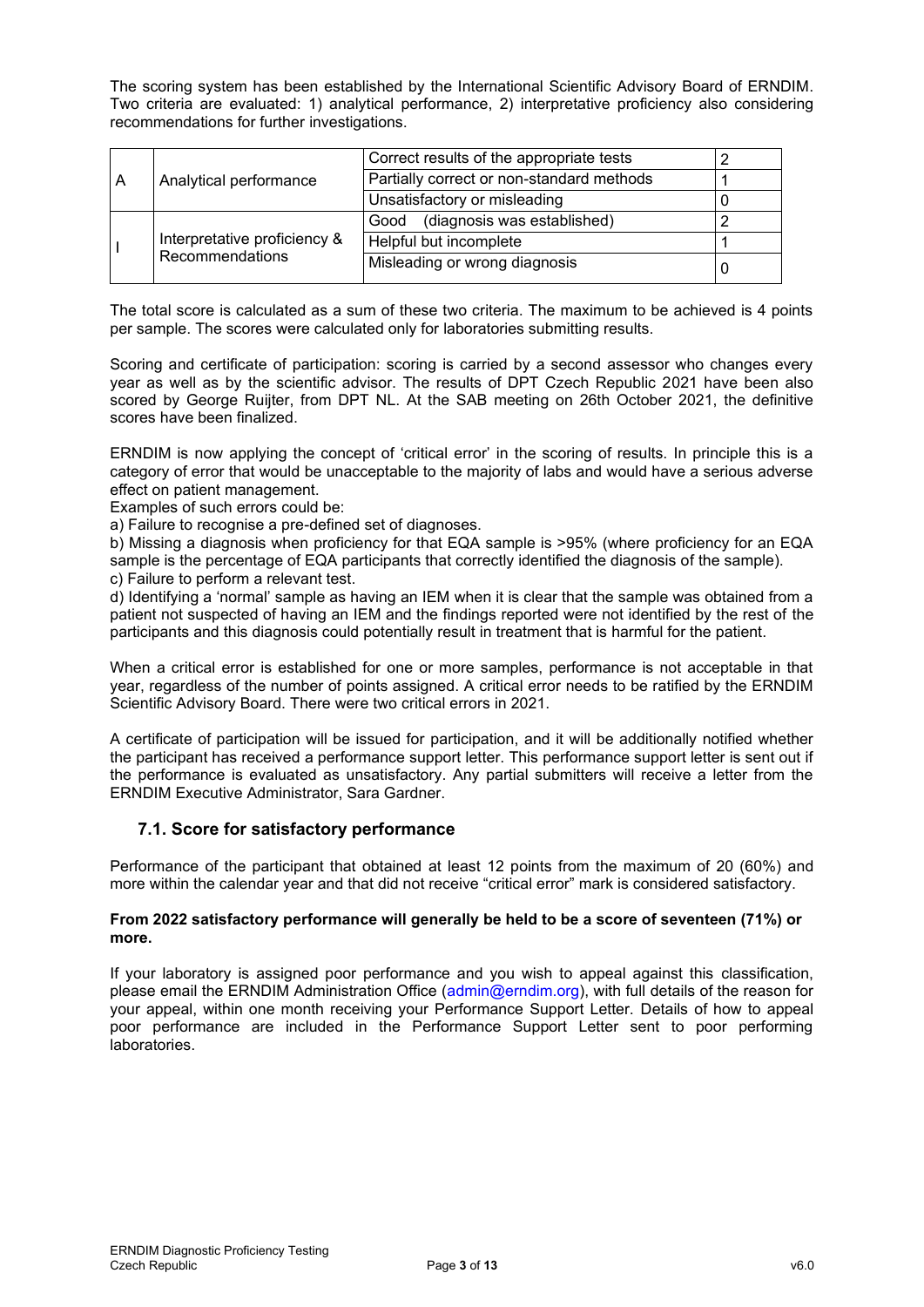## **8. Results of samples and evaluation of reporting**

## **8.1. Creatinine measurement for all samples**

Creatinine determination was mostly satisfying. Creatinine values are expressed in the figure as the ratio of each measurement over the median of all labs.



## **Creatinine: ratio to median**

| <b>Sample</b> | А    |      |      | D    |      |      |
|---------------|------|------|------|------|------|------|
| mean          | 3,35 | 6.91 | 3,57 | 2,98 | 4.30 | 2,96 |
| median        | 3,36 | 0.00 | 3.50 | 3,10 | 4.52 | 3,04 |
| <b>SD</b>     | ).20 | 0.47 | 0,56 | 0,52 | 0,89 | 0,56 |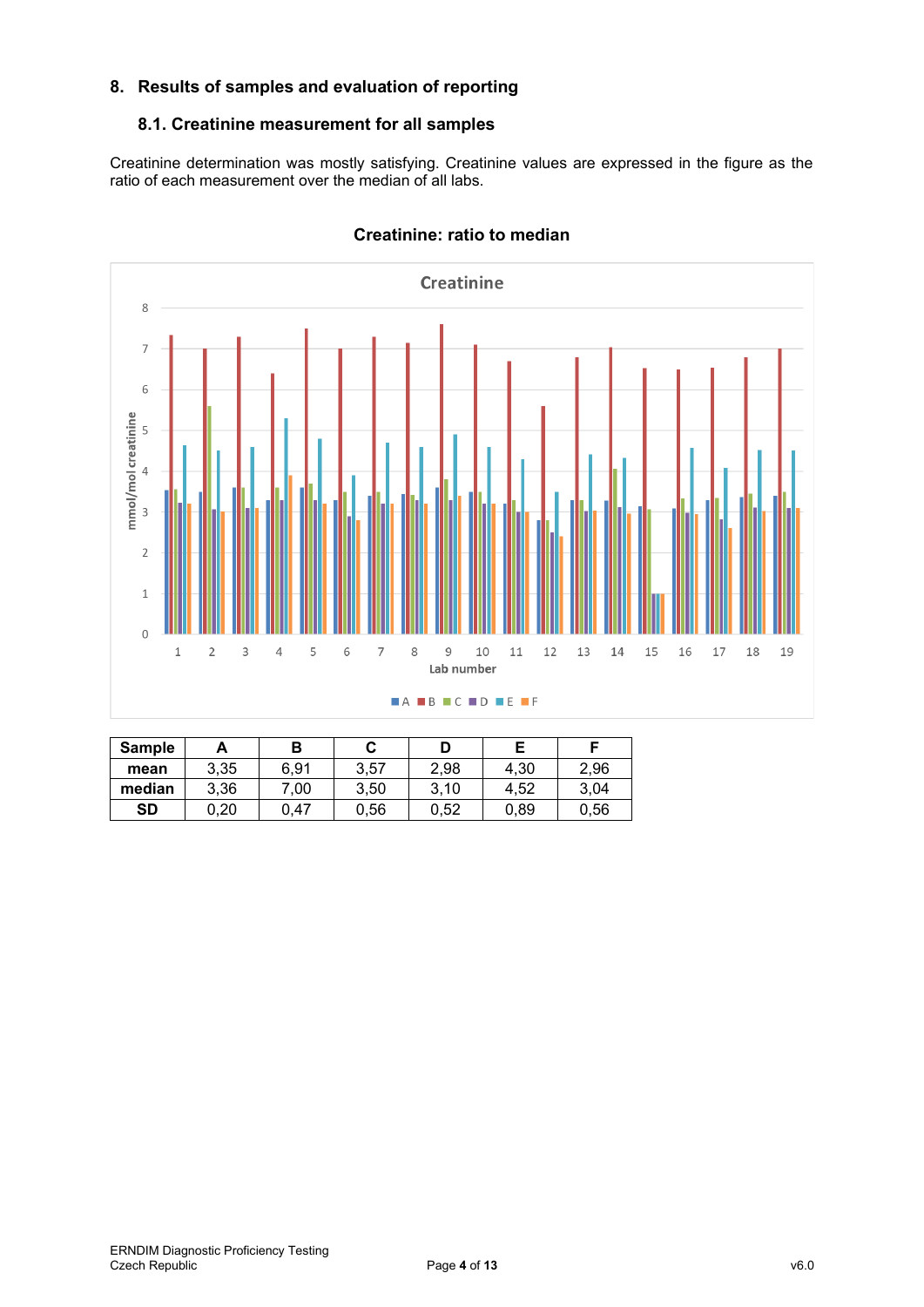## **8.2. Patient A**

alpha-mannosidosis due to alfa-mannosidase deficiency

#### **Patient details provided to participants**

A 36 year old male with craniosynostosis, dysmorphic facial features, retardation and deafness.

#### **Patient details**

This sample was obtained from a 36 years old man with alpha-mannosidosis due to alphamannosidase deficiency, diagnosis was confirmed by enzymatic analysis.

#### **Analytical performance**

17 labs performed OLS analysis and all of them reported a correct analytical finding "OLS profile characteristic for alpha-mannosidosis", which was scored with 2 points. The analytical performance was good (89%).

#### **Interpretative proficiency and recommendation**

The diagnosis of alpha-mannosidosis due to alfa-mannosidase deficiency was considered correct and scored with 2 points. Confirmation of diagnosis by enzyme assay of alfa-mannosidase activity in plasma/fibroblasts/leucocytes and/or mutation analysis of *MAN2B1* gene were considered helpful. Recommendation to carry out oligosaccharide analysis for those participants who did not perform this analysis was considered also helpful and scored with 1 point. The interpretative proficiency score for this sample was very good (92%).

#### **Critical errors**

The failure to carry out oligosaccharide analysis and to recommend this mandatory test is considered by the ERNDIM SAB as a critical error, which would prevent establishing the correct diagnosis; critical error was assigned to one participant in our scheme.

#### **Overall impression**

Typical DPT sample with very good proficiency score (91%).

## **8.3. Patient B**

Mucopolysaccharidosis type I due to alpha-L-iduronidase deficiency

#### **Patient details provided to participants**

A 6 years old boy was referred for stiff finger joints; rheumatoid arthritis has been excluded. The sample was collected at the age of 18 years on the specific treatment.

#### **Patient details**

This sample was obtained from an 18 years old boy with mucopolysaccharidosis type I due to deficiency of alpha-L-iduronidase. Patient received enzyme replacement therapy. The diagnosis was confirmed by enzymatic analysis.

#### **Analytical performance**

17 participants analysed glycosaminoglycans (GAG) in urine and 14 participants performed GAG fractionation. This was a challenging sample because the patient received enzyme replacement therapy and GAG excretion was normal until borderline. Only 3 of 17 labs reported elevated excretion of GAG. Elevated excretion of glycosaminoglycans without report on dermatan sulphate elevation was considered as partially correct and scored with 1 point. Increased proportion of dermatan sulphate was scored as correct analytical result with 2 points. Analytical performance slightly suboptimal (68%).

#### **Interpretative proficiency and recommendation**

The diagnosis of mucopolysaccharidosis type I was considered correct (2 points), while suspicion for MPS (other types of MPS or non-specified MPS) was considered helpful but incomplete (1 point). Confirmation of diagnosis by measurement of alfa-L-iduronidase in leukocytes/fibroblasts and/or mutation analysis of *IDUA* gene were considered helpful. Recommendation to carry out GAG fractionation for those participants that did not perform this analysis was considered also helpful (1 point). The interpretative proficiency score for this sample was slightly suboptimal (68%).

#### **Critical errors**

No critical error for this sample.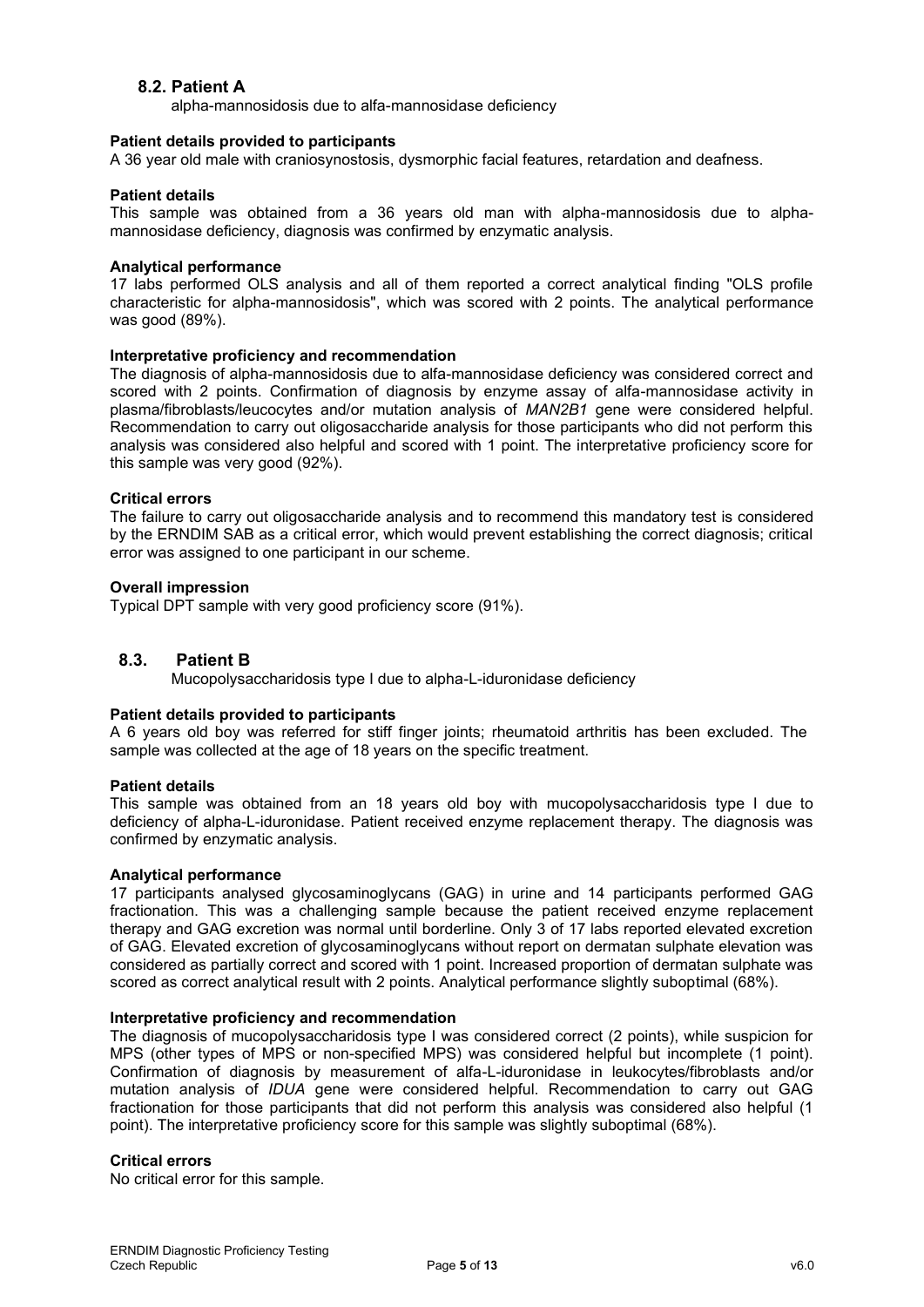#### **Overall impression**

Challenging DPT sample with slightly suboptimal proficiency score (68%).

## **8.4. Patient C**

3-methylcrotonyl-CoA carboxylase deficiency

#### **Patient details provided to participants**

A 2 years old boy presented with horseshoe kidney and short stature. The sample was collected at the age of 2 years.

#### **Patient details**

This sample was obtained from a 5 months old boy with 3-methylcrotonyl-CoA carboxylase deficiency. The diagnosis was confirmed by molecular genetic analysis.

#### **Analytical performance**

All participants analysed organic acids and all of them reported elevated excretion of 3 hydroxyisovalerate and 3-methylcrotonylglycine. Such analytical finding was considered correct result and scored with 2 points. The proficiency score for this sample was excellent (100%).

#### **Interpretative proficiency and recommendation**

3-methylcrotonyl-CoA carboxylase deficiency was considered correct diagnosis and scored with 2 points. Confirmation of diagnosis by enzymatic assay of 3-methylcrotonyl-CoA carboxylase and/or mutation analysis of *MCCC1* and *MCCC2* gene was considered helpful. The proficiency score for this sample was excellent (100%).

#### **Critical errors**

No critical error for this sample.

#### **Overall impression**

Easy DPT sample with excellent proficiency score (100%).

#### **8.5. Patient D**

No IEM

#### **Patient details provided to participants**

A 5 months old boy presented with microcephaly, dysmorphia and epilepsy. The sample was collected at the age of 5 months.

#### **Patient details**

This sample was obtained from a 5 months old boy without any evidence of an inherited metabolic disorder after extensive metabolic screening.

#### **Analytical performance**

Nineteen labs performed analysis of organic acids and 16 of them reported elevated excretion of 3 hydroxybutyrate, such analytical finding was considered correct and scored by 1 point. 16 participants analysed minimally 3 of the 5 required methods and they reported normal profile except for organic acids, such analytical finding was considered correct and scored by 1 point. The analytical performance was good (87%).

#### **Interpretative proficiency and recommendation**

We considered the report of "no IEM", "non-specific finding", 3-hydroxybutyrate treatment and ketonuria due to malnutrition a good diagnosis, which was scored with 2 points. Other diagnosis we scored with 0 points. The interpretative proficiency score for this sample was good (84%).

#### **Critical errors**

No critical error for this sample.

#### **Overall impression**

Typical DPT sample with good proficiency score (86%).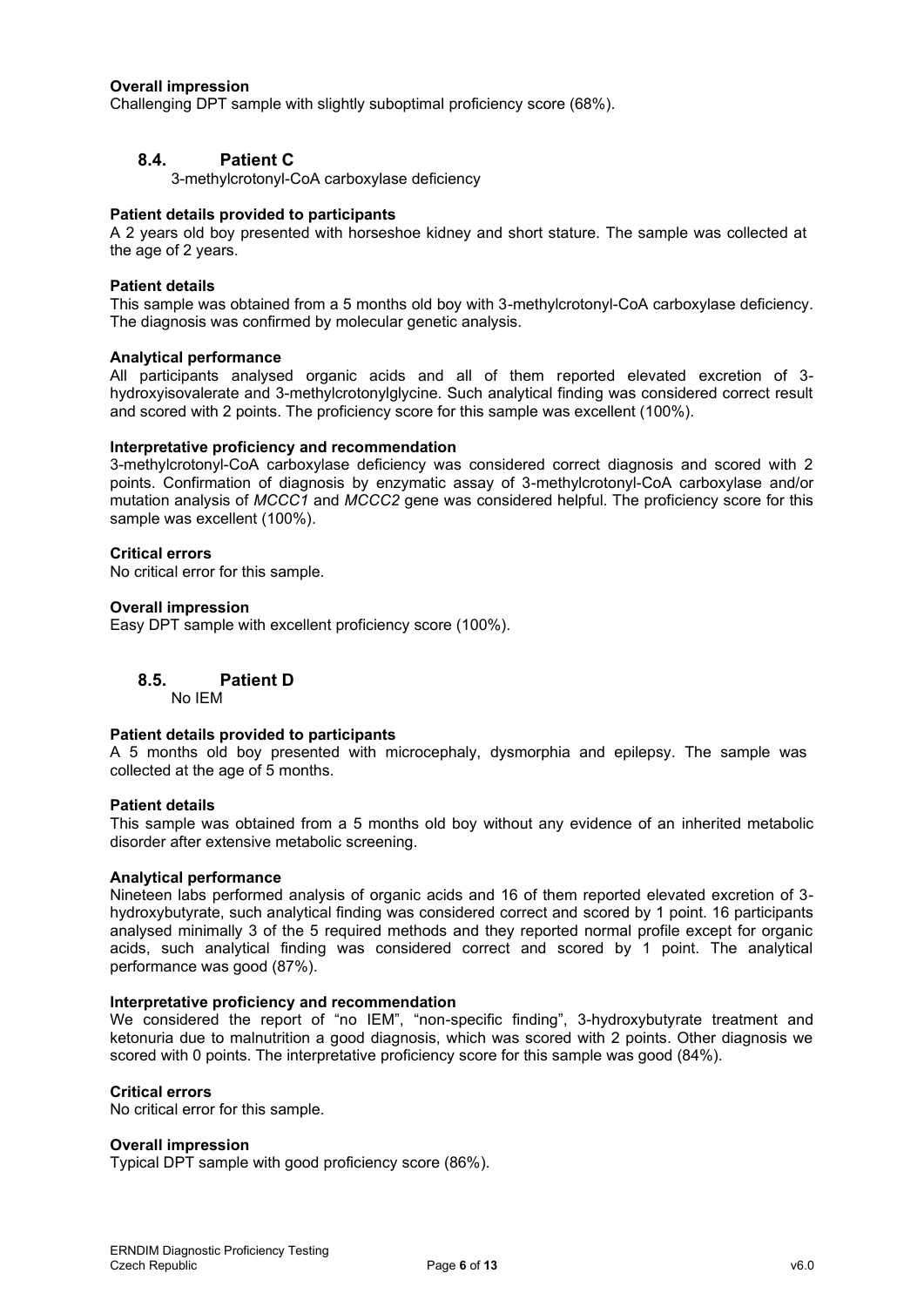## **8.6. Patient E**

Hyper IgD syndrome

#### **Patient details provided to participants**

This female patient was referred at the age of 8 years with suspicion for juvenile idiopathic arthritis. Since the age of 6 years, repeated febrile illness were observed. The sample was collected at the age of 8 years during a febrile illness.

#### **Patient details**

This sample was obtained from an 8 years old girl with hyper-IgD syndrome due to mevalonate kinase deficiency. The diagnosis was confirmed by molecular genetic analysis.

#### **Analytical performance**

All participants analysed organic acids and 16 of them reported elevated excretion of mevalonolactone or mevalonic acid. Such analytical finding was considered correct result and scored by 2 points. The proficiency score for this sample was good (84%).

#### **Interpretative proficiency and recommendation**

Hyper-IgD syndrome or mevalonate kinase deficiency was considered correct diagnosis and scored by 2 points. The diagnosis of Hyper-IgD syndrome based on clinical information was scored with 1 point. Confirmation of diagnosis by mutation analysis of *MVK* gene was considered helpful. The proficiency score for this sample was good (89%).

#### **Critical errors**

The failure to recognize abnormal excretion of mevalonolactone and to recommend mevalonolactone analysis based on clinical information is considered by the ERNDIM SAB as a critical error, which would prevent establishing the correct diagnosis; critical error was assigned to one participant in our scheme.

#### **Overall impression**

Typical DPT sample with good proficiency score (87%).



#### *Figure 1: Organic acids profile (GC/MS) in urine of patient 2021E (heat-treated urine after 3 days at RT)*

ģ

**8** 

 $12$ 

13

 $11$ 

 $10$ 

Time (min)

 $19$ 

 $18$ 

 $15$ 

16

 $\overline{24}$ 

 $25$ 

26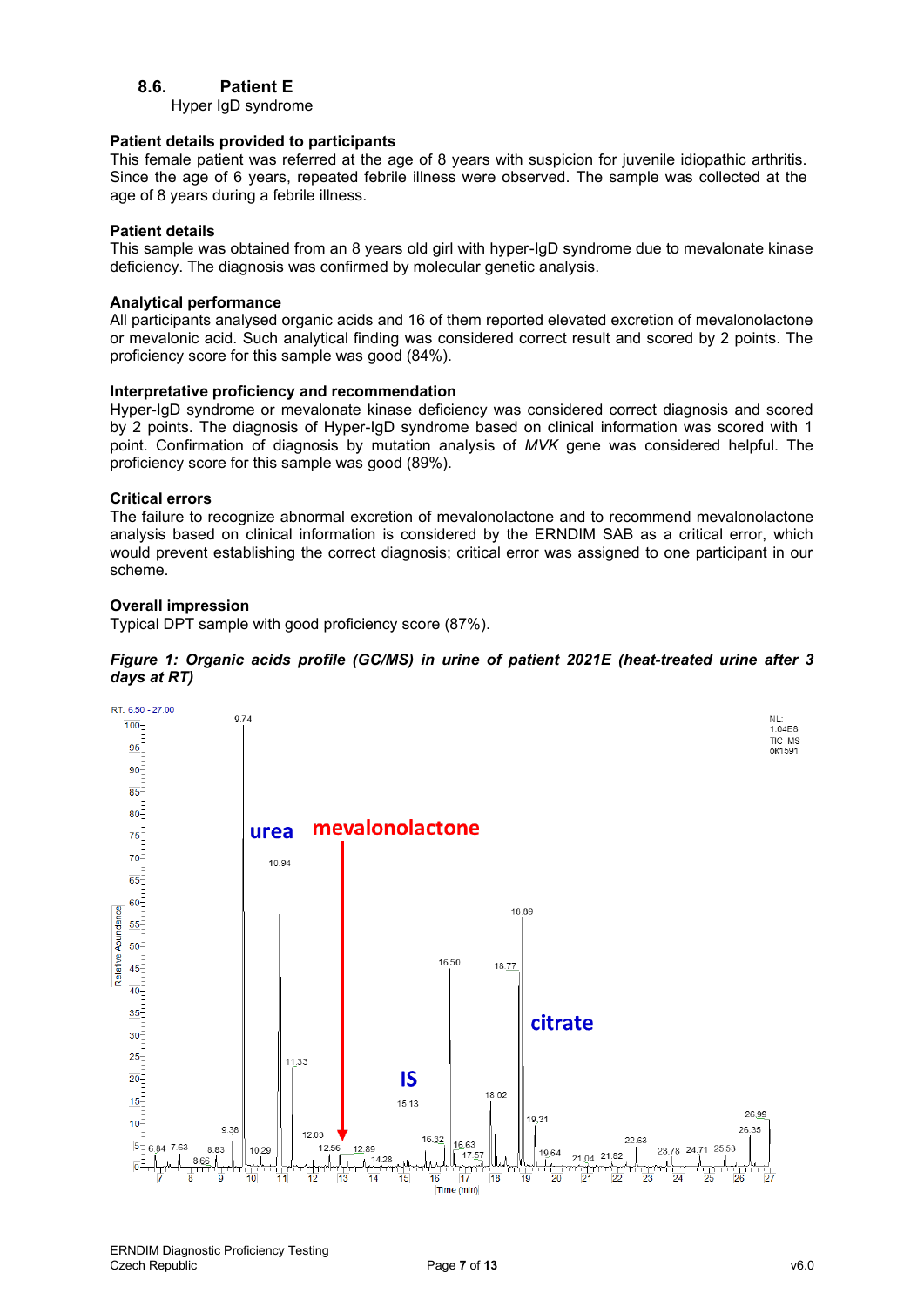## *Figure 2: EI mass spectrum of mevalonolactone 1TMS*



**8.7. Patient F**

Tyrosinemia type I

## **Patient details provided to participants**

A 2 months old boy was admitted to hospital for hepatic failure. The sample was collected at the age of 13 years on the specific treatment.

## **Patient details**

This sample was obtained from a 13 years old boy with tyrosinemia type I. The diagnosis was confirmed by molecular genetic analysis.

## **Analytical performance**

All participants analysed organic acids and all of them reported elevated excretion of tyrosine metabolites (4-hydroxyphenylpyruvate, 4-hydroxyphenyllactate, and 4-hydroxyphenylacetate). Such analytical finding was considered correct result and scored by 1 point. All participants analysed amino acids and 18 of them reported elevated excretion of tyrosine. Such analytical finding was considered correct result and scored by 1 point. The proficiency score for this sample was very good (97%).

## **Interpretative proficiency and recommendation**

The diagnosis of tyrosinemia type I was considered correct (2 points), while suspicion for other types of tyrosinemia was considered helpful but incomplete (1 point). Confirmation of diagnosis by mutation analysis of *FAH* gene was considered helpful. The proficiency score for this sample was very good (97%).

## **Critical errors**

No critical error for this sample.

#### **Overall impression**

Typical DPT sample with very good proficiency score (97%).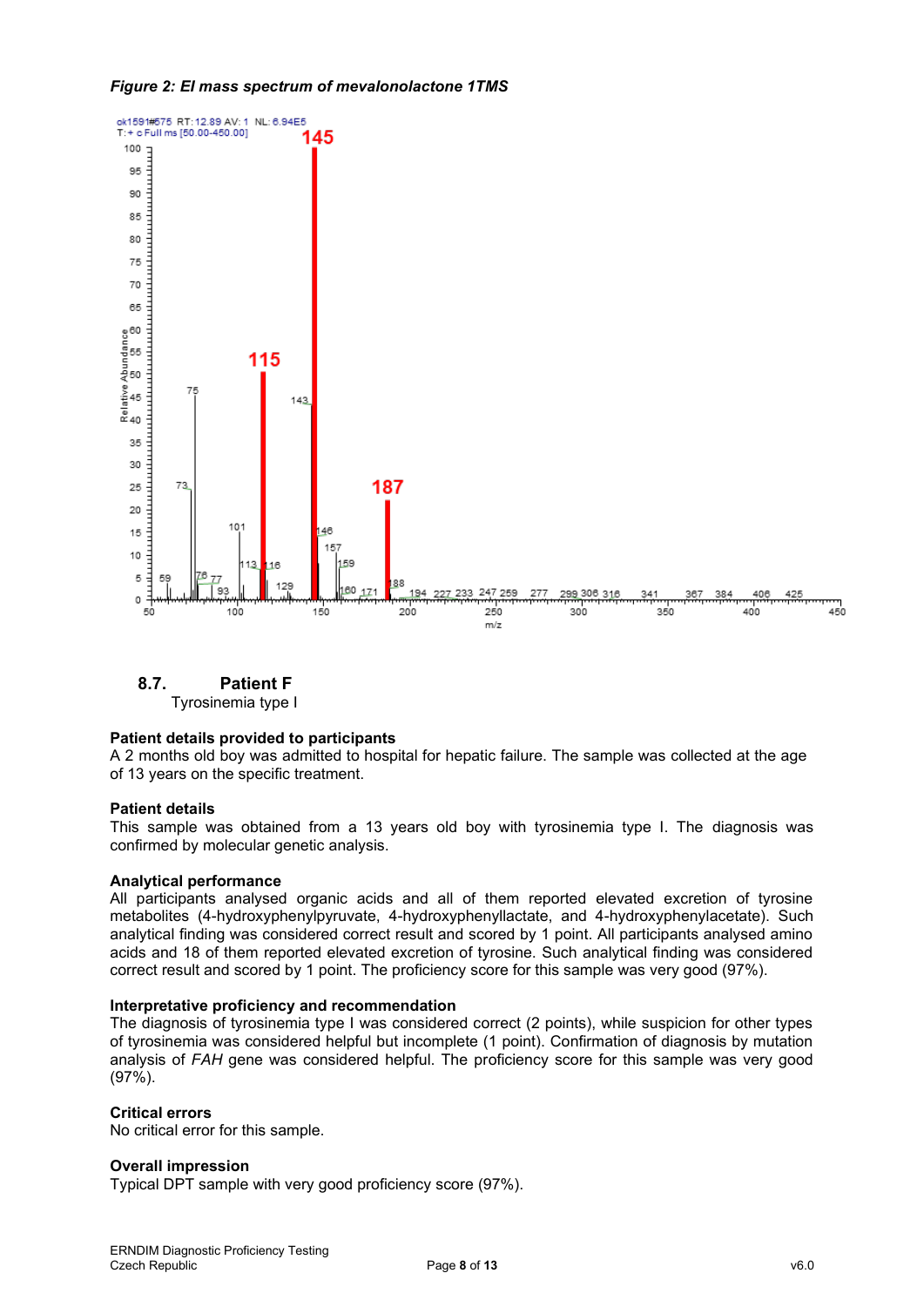## **9. Scores of participants**

All data transfer, the submission of data as well as the request and viewing of reports proceed via the DPT-CSCQ results website. The results of your laboratory are confidential and only accessible to you (with your username and password). The anonymous scores of all laboratories are accessible to all participants and only in your version is your laboratory highlighted in the leftmost column.

|                         | <b>Patient A</b> |                    |                         | <b>Patient B</b> |                                 | <b>Patient C</b> |                |                                                |                         |              |
|-------------------------|------------------|--------------------|-------------------------|------------------|---------------------------------|------------------|----------------|------------------------------------------------|-------------------------|--------------|
| Lab<br>$n^{\circ}$      |                  | alpha-mannosidosis |                         |                  | Mucopolysaccharidosis<br>type I |                  |                | 3-methylcrotonyl-CoA<br>carboxylase deficiency |                         |              |
|                         | A                | Ĭ.                 | <b>Total</b>            | A                | L                               | <b>Total</b>     | A              | $\mathbf{I}$                                   | <b>Total</b>            | <b>Total</b> |
| $\mathbf 1$             | $\overline{2}$   | $\overline{2}$     | $\overline{4}$          | $\overline{2}$   | $\overline{2}$                  | $\overline{4}$   | $\overline{2}$ | $\overline{2}$                                 | $\overline{4}$          | 12           |
| $\overline{\mathbf{2}}$ | $\overline{2}$   | $\overline{2}$     | $\overline{4}$          | $\overline{2}$   | $\overline{2}$                  | $\overline{4}$   | $\overline{2}$ | $\overline{2}$                                 | $\overline{4}$          | 12           |
| $\mathbf 3$             | $\overline{2}$   | $\overline{2}$     | $\overline{4}$          | $\overline{2}$   | $\overline{2}$                  | $\overline{4}$   | $\overline{2}$ | $\overline{2}$                                 | 4                       | 12           |
| $\overline{\mathbf{4}}$ | $\overline{2}$   | $\overline{2}$     | $\overline{4}$          | $\pmb{0}$        | $\mathbf 0$                     | $\mathbf 0$      | $\overline{2}$ | $\overline{2}$                                 | $\overline{4}$          | $\,8\,$      |
| 5                       | $\overline{2}$   | $\overline{2}$     | $\overline{4}$          | $\overline{2}$   | $\overline{2}$                  | $\overline{4}$   | $\overline{2}$ | $\overline{2}$                                 | $\overline{4}$          | 12           |
| 6                       | $\overline{2}$   | $\overline{2}$     | $\overline{\mathbf{4}}$ | $\overline{2}$   | $\overline{2}$                  | $\overline{4}$   | $\overline{2}$ | $\overline{2}$                                 | $\overline{\mathbf{4}}$ | 12           |
| $\overline{7}$          | $\overline{2}$   | $\overline{2}$     | $\overline{4}$          | $\mathbf 0$      | $\mathbf 0$                     | $\overline{0}$   | $\overline{2}$ | $\overline{2}$                                 | $\overline{4}$          | 8            |
| 8                       | $\overline{2}$   | $\overline{2}$     | $\overline{\mathbf{4}}$ | $\overline{2}$   | $\overline{2}$                  | $\overline{4}$   | $\overline{2}$ | $\overline{2}$                                 | $\overline{\mathbf{4}}$ | 12           |
| 9                       | $\overline{2}$   | $\overline{2}$     | $\overline{4}$          | $\overline{2}$   | $\overline{2}$                  | $\overline{4}$   | $\overline{2}$ | $\overline{2}$                                 | 4                       | 12           |
| 10                      | $\overline{2}$   | $\overline{2}$     | $\overline{4}$          | $\mathbf 0$      | $\mathbf 0$                     | $\overline{0}$   | $\overline{2}$ | $\overline{2}$                                 | $\overline{4}$          | 8            |
| 11                      | $\pmb{0}$        | $\mathbf 1$        | $\mathbf{1}$            | $\pmb{0}$        | $\mathbf{1}$                    | $\mathbf{1}$     | $\overline{2}$ | $\overline{2}$                                 | 4                       | 6            |
| 12                      | $\overline{2}$   | $\overline{2}$     | $\overline{4}$          | $\mathbf{1}$     | $\mathbf{1}$                    | $\overline{2}$   | $\overline{2}$ | $\overline{2}$                                 | $\overline{4}$          | 10           |
| 13                      | $\overline{2}$   | $\overline{2}$     | $\overline{4}$          | $\overline{2}$   | $\overline{2}$                  | $\overline{4}$   | $\overline{2}$ | $\overline{2}$                                 | $\overline{4}$          | 12           |
| 14                      | $\overline{2}$   | $\overline{2}$     | $\overline{4}$          | $\pmb{0}$        | $\mathbf 0$                     | $\mathbf 0$      | $\overline{2}$ | $\overline{2}$                                 | $\overline{4}$          | 8            |
| 15                      | 0                | $\mathbf 0$        | $\mathbf 0$             | $\overline{2}$   | $\overline{2}$                  | $\overline{4}$   | $\overline{2}$ | $\overline{2}$                                 | $\overline{4}$          | 8            |
| 16                      | $\overline{2}$   | $\overline{2}$     | $\overline{4}$          | $\overline{2}$   | $\mathbf{1}$                    | 3                | $\overline{2}$ | $\overline{2}$                                 | 4                       | 11           |
| 17                      | $\overline{2}$   | $\overline{2}$     | $\overline{4}$          | $\mathbf{1}$     | 1                               | $\overline{2}$   | $\overline{2}$ | $\overline{2}$                                 | $\overline{\mathbf{4}}$ | 10           |
| 18                      | $\overline{2}$   | $\overline{2}$     | $\overline{\mathbf{4}}$ | $\overline{2}$   | $\overline{2}$                  | $\overline{4}$   | $\overline{2}$ | $\overline{2}$                                 | 4                       | 12           |
| 19                      | $\overline{2}$   | $\overline{2}$     | $\overline{\mathbf{4}}$ | $\overline{2}$   | $\overline{2}$                  | $\overline{4}$   | $\overline{2}$ | $\overline{2}$                                 | $\overline{\mathbf{4}}$ | 12           |
| 20                      | --               | --                 | --                      | --               | --                              | --               | --             | --                                             | --                      | $\pmb{0}$    |

## **Detailed scores** – **Round 1**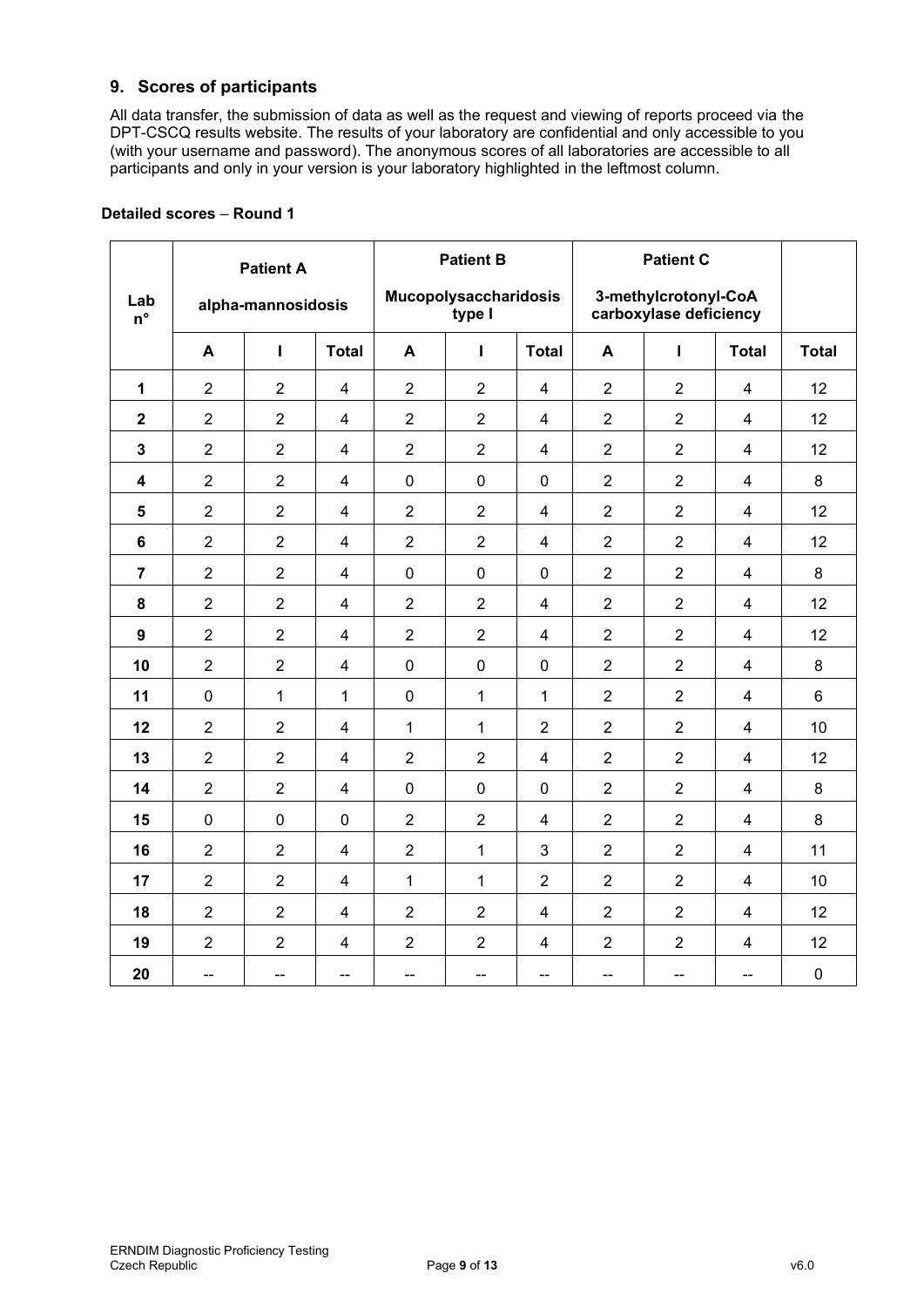## **Detailed scores** – **Round 2**

| Lab n°                  | <b>Patient D</b><br>No IEM |                          | <b>Patient E</b><br>Hyper IgD syndrome |                  |                | <b>Patient F</b><br>Tyrosinemia type I |                          |                          |                          |                     |
|-------------------------|----------------------------|--------------------------|----------------------------------------|------------------|----------------|----------------------------------------|--------------------------|--------------------------|--------------------------|---------------------|
|                         | A                          | L                        | <b>Total</b>                           | $\mathbf{A}$     | $\mathbf{I}$   | <b>Total</b>                           | $\mathbf{A}$             | Т                        | <b>Total</b>             | <b>Total</b>        |
| $\mathbf 1$             | $\overline{2}$             | $\overline{2}$           | $\overline{4}$                         | $\overline{c}$   | $\overline{2}$ | $\overline{4}$                         | $\overline{2}$           | $\overline{c}$           | $\overline{4}$           | 12                  |
| $\overline{\mathbf{2}}$ | $\overline{2}$             | $\overline{2}$           | $\overline{\mathbf{4}}$                | $\overline{c}$   | $\overline{2}$ | $\overline{\mathbf{4}}$                | $\overline{2}$           | $\overline{c}$           | $\overline{\mathbf{4}}$  | 12                  |
| $\mathbf{3}$            | $\overline{2}$             | $\overline{2}$           | $\overline{4}$                         | $\pmb{0}$        | $\mathbf{1}$   | $\mathbf{1}$                           | $\overline{2}$           | $\overline{2}$           | $\overline{4}$           | 9                   |
| $\overline{\mathbf{4}}$ | $\overline{2}$             | $\overline{2}$           | $\overline{4}$                         | $\mathbf 0$      | $\mathbf 1$    | $\mathbf{1}$                           | $\overline{2}$           | $\overline{2}$           | $\overline{4}$           | $\boldsymbol{9}$    |
| ${\bf 5}$               | $\mathbf{1}$               | $\overline{2}$           | $\mathbf{3}$                           | $\overline{2}$   | $\overline{2}$ | $\overline{4}$                         | $\overline{2}$           | $\overline{2}$           | $\overline{4}$           | 11                  |
| $\bf 6$                 | $\overline{2}$             | $\overline{2}$           | $\overline{4}$                         | $\overline{c}$   | $\overline{2}$ | $\overline{\mathbf{4}}$                | $\overline{2}$           | $\overline{a}$           | $\overline{4}$           | 12                  |
| $\overline{7}$          | $\overline{2}$             | $\overline{2}$           | $\overline{4}$                         | $\boldsymbol{2}$ | $\overline{2}$ | $\overline{\mathbf{4}}$                | $\overline{2}$           | $\overline{c}$           | $\overline{\mathbf{4}}$  | 12                  |
| 8                       | $\overline{2}$             | $\pmb{0}$                | $\overline{2}$                         | $\overline{c}$   | $\overline{2}$ | $\overline{4}$                         | $\overline{2}$           | $\overline{c}$           | $\overline{4}$           | 10                  |
| $\boldsymbol{9}$        | $\overline{2}$             | $\overline{2}$           | $\overline{4}$                         | $\overline{c}$   | $\overline{2}$ | $\overline{\mathbf{4}}$                | $\overline{2}$           | $\overline{c}$           | $\overline{\mathbf{4}}$  | 12                  |
| 10                      | $\mathbf{1}$               | $\overline{2}$           | $\mathbf{3}$                           | $\overline{c}$   | $\overline{2}$ | $\overline{4}$                         | $\overline{c}$           | $\mathbf{1}$             | $\mathbf{3}$             | 10                  |
| 11                      | $\mathbf{1}$               | $\overline{2}$           | 3                                      | $\overline{c}$   | $\overline{2}$ | $\overline{\mathbf{4}}$                | $\overline{2}$           | $\overline{2}$           | $\overline{4}$           | 11                  |
| 12                      | $\overline{2}$             | $\overline{2}$           | $\overline{\mathbf{4}}$                | $\overline{c}$   | $\overline{2}$ | $\overline{4}$                         | $\overline{2}$           | $\overline{a}$           | $\overline{4}$           | 12                  |
| 13                      | $\mathbf{1}$               | $\pmb{0}$                | $\mathbf{1}$                           | $\overline{c}$   | $\overline{2}$ | $\overline{4}$                         | $\overline{2}$           | $\overline{2}$           | $\overline{4}$           | 9                   |
| 14                      | $\overline{2}$             | $\overline{2}$           | $\overline{4}$                         | $\overline{c}$   | $\overline{2}$ | $\overline{\mathbf{4}}$                | $\overline{2}$           | $\overline{2}$           | $\overline{\mathbf{4}}$  | 12                  |
| 15                      | $\overline{c}$             | $\overline{2}$           | $\overline{4}$                         | $\pmb{0}$        | $\mathbf 0$    | $\mathbf 0$                            | $\overline{c}$           | $\overline{c}$           | $\overline{4}$           | $\bf 8$             |
| 16                      | $\mathbf{1}$               | $\overline{2}$           | 3                                      | $\overline{c}$   | $\overline{2}$ | $\overline{4}$                         | $\overline{2}$           | $\overline{2}$           | $\overline{4}$           | 11                  |
| 17                      | $\overline{2}$             | $\overline{2}$           | $\overline{\mathbf{4}}$                | $\overline{c}$   | $\overline{2}$ | $\overline{\mathbf{4}}$                | $\mathbf{1}$             | $\overline{c}$           | $\mathfrak{S}$           | 11                  |
| 18                      | $\overline{2}$             | $\pmb{0}$                | $\overline{2}$                         | $\overline{c}$   | $\overline{2}$ | $\overline{4}$                         | $\overline{2}$           | $\overline{2}$           | $\overline{4}$           | 10                  |
| 19                      | $\overline{2}$             | $\overline{2}$           | $\overline{4}$                         | $\overline{c}$   | $\overline{2}$ | $\overline{\mathbf{4}}$                | $\overline{2}$           | $\overline{a}$           | $\overline{4}$           | 12                  |
| 20                      | $\overline{\phantom{a}}$   | $\overline{\phantom{a}}$ | $\overline{\phantom{a}}$               | --               | --             | $\overline{\phantom{a}}$               | $\overline{\phantom{a}}$ | $\overline{\phantom{a}}$ | $\overline{\phantom{a}}$ | $\mathsf{O}\xspace$ |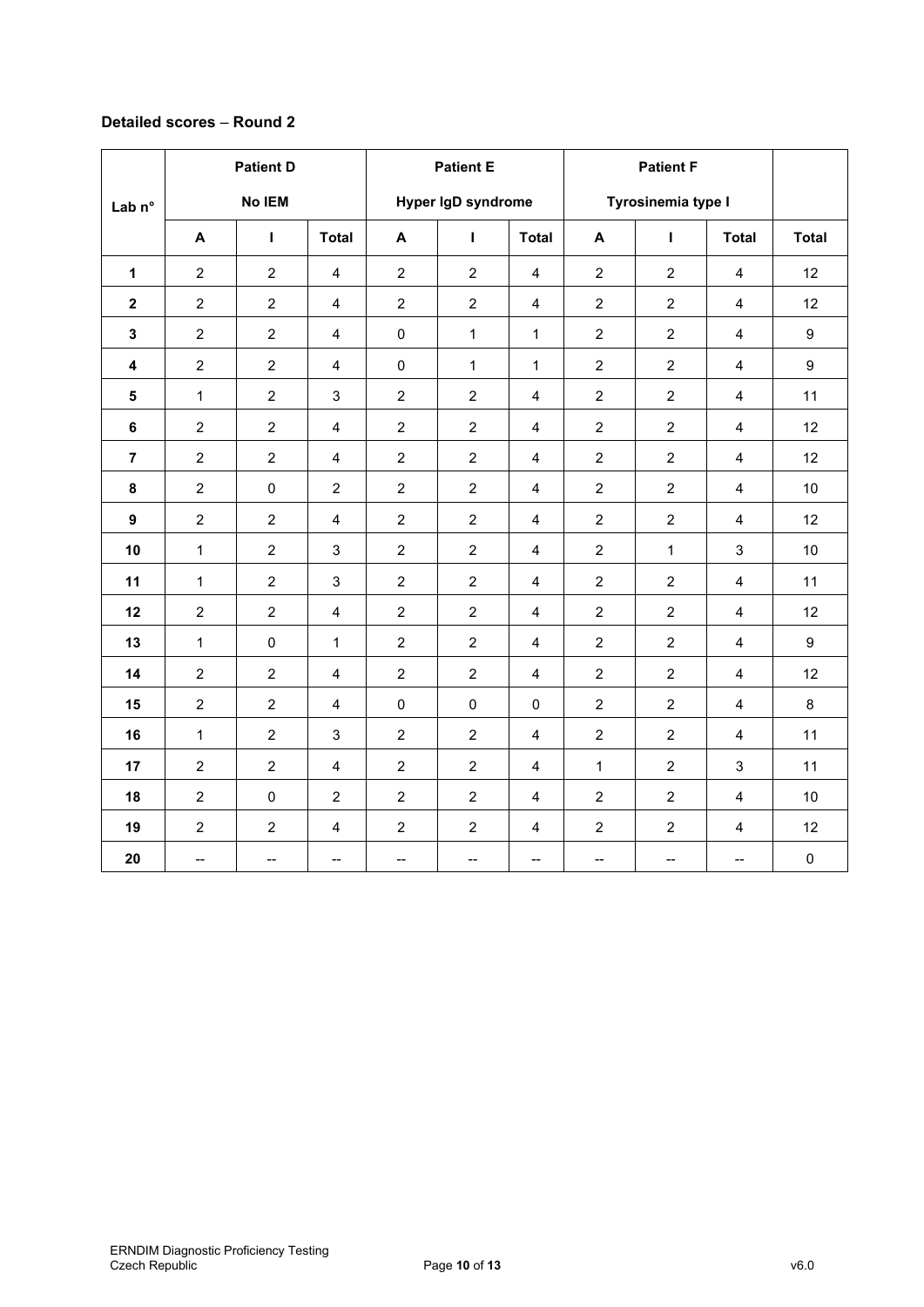## **Total scores**

| Lab n°                  | $\boldsymbol{\mathsf{A}}$ | $\, {\bf B}$   | $\mathbf C$              | D                        | E                        | F                         | <b>Cumulative</b><br>score | <b>Cumulative</b><br>score (%) | <b>Critical</b><br>error |
|-------------------------|---------------------------|----------------|--------------------------|--------------------------|--------------------------|---------------------------|----------------------------|--------------------------------|--------------------------|
| $\mathbf{1}$            | $\overline{4}$            | 4              | 4                        | 4                        | 4                        | 4                         | 24                         | 100                            |                          |
| $\mathbf 2$             | 4                         | 4              | $\overline{\mathbf{4}}$  | $\overline{\mathbf{4}}$  | $\overline{4}$           | $\overline{4}$            | 24                         | 100                            |                          |
| $\mathbf{3}$            | $\overline{4}$            | $\overline{4}$ | $\overline{4}$           | $\overline{4}$           | $\mathbf{1}$             | $\overline{4}$            | 21                         | 88                             |                          |
| $\overline{\mathbf{4}}$ | 4                         | $\mathbf 0$    | $\overline{\mathbf{4}}$  | $\overline{\mathbf{4}}$  | 1                        | $\overline{4}$            | 17                         | 71                             |                          |
| $\sqrt{5}$              | 4                         | $\overline{4}$ | $\overline{\mathbf{4}}$  | $\mathsf 3$              | $\overline{4}$           | $\overline{4}$            | 23                         | 96                             |                          |
| $\bf 6$                 | $\overline{4}$            | $\overline{4}$ | $\overline{4}$           | $\overline{4}$           | $\overline{4}$           | $\overline{4}$            | 24                         | 100                            |                          |
| $\overline{7}$          | 4                         | $\pmb{0}$      | 4                        | 4                        | 4                        | 4                         | 20                         | 83                             |                          |
| 8                       | $\overline{4}$            | $\overline{4}$ | $\overline{4}$           | $\sqrt{2}$               | $\overline{4}$           | $\overline{4}$            | 22                         | 92                             |                          |
| $\boldsymbol{9}$        | $\overline{4}$            | $\overline{4}$ | $\overline{4}$           | $\overline{4}$           | $\overline{4}$           | $\overline{4}$            | 24                         | 100                            |                          |
| 10                      | 4                         | $\pmb{0}$      | 4                        | $\sqrt{3}$               | 4                        | 3                         | 18                         | 75                             |                          |
| 11                      | $\mathbf{1}$              | $\mathbf{1}$   | $\overline{4}$           | $\sqrt{3}$               | $\overline{4}$           | $\overline{4}$            | 17                         | 71                             |                          |
| 12                      | 4                         | $\sqrt{2}$     | $\overline{\mathbf{4}}$  | $\overline{\mathbf{4}}$  | $\overline{4}$           | $\overline{4}$            | 22                         | 92                             |                          |
| 13                      | $\overline{4}$            | $\overline{4}$ | $\overline{\mathbf{4}}$  | $\mathbf{1}$             | 4                        | $\overline{4}$            | 21                         | 88                             |                          |
| 14                      | $\overline{4}$            | $\pmb{0}$      | $\overline{4}$           | $\overline{4}$           | $\overline{4}$           | $\overline{4}$            | 20                         | 83                             |                          |
| 15                      | $\pmb{0}$                 | $\overline{4}$ | $\overline{4}$           | $\overline{4}$           | $\pmb{0}$                | $\overline{4}$            | 16                         | 67                             | $\mathsf{CE}$            |
| 16                      | 4                         | $\sqrt{3}$     | 4                        | $\mathbf{3}$             | $\overline{4}$           | $\overline{4}$            | 22                         | 92                             |                          |
| 17                      | 4                         | $\sqrt{2}$     | $\overline{4}$           | $\overline{4}$           | $\overline{4}$           | $\ensuremath{\mathsf{3}}$ | 21                         | 88                             |                          |
| 18                      | $\overline{4}$            | $\overline{4}$ | $\overline{\mathbf{4}}$  | $\overline{c}$           | $\overline{4}$           | $\overline{4}$            | 22                         | 92                             |                          |
| 19                      | 4                         | 4              | 4                        | 4                        | 4                        | 4                         | 24                         | 100                            |                          |
| 20                      | $\overline{\phantom{a}}$  | --             | $\overline{\phantom{a}}$ | $\overline{\phantom{a}}$ | $\overline{\phantom{a}}$ | $\overline{\phantom{a}}$  | $\pmb{0}$                  | $\pmb{0}$                      |                          |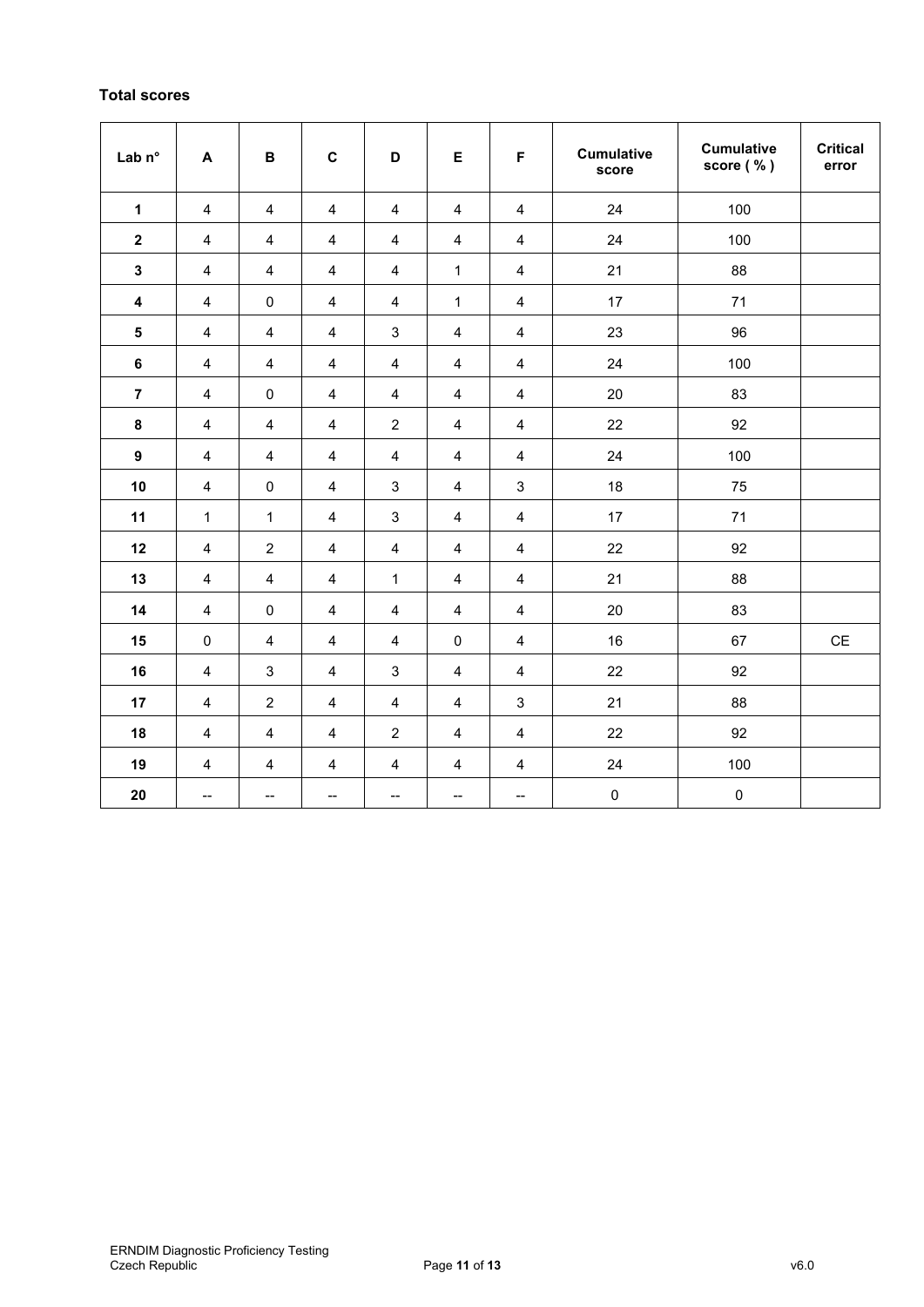#### **Performance**

|                                                                                       | Number of labs | % total labs |
|---------------------------------------------------------------------------------------|----------------|--------------|
| <b>Satisfactory performers</b><br>(260 % of adequate responses)                       | 18             | 90           |
| <b>Unsatisfactory performers</b><br>(< 60 % adequate responses and/or critical error) |                | 5            |
| <b>Partial and non-submitters</b>                                                     |                | 5            |

#### **Overall Proficiency**

| <b>Sample</b>        | <b>Diagnosis</b>                               | Analytical (%) | Interpretation (%) | Total |
|----------------------|------------------------------------------------|----------------|--------------------|-------|
|                      |                                                |                |                    | (%)   |
| <b>DPT-CP-2021-A</b> | alpha-mannosidosis                             | 89             | 92                 | 91    |
| <b>DPT-CP-2021-B</b> | Mucopolysaccharidosis<br>type I                | 68             | 68                 | 68    |
| <b>DPT-CP-2021-C</b> | 3-methylcrotonyl-CoA<br>carboxylase deficiency | 100            | 100                | 100   |
| <b>DPT-CP-2021-D</b> | No IEM                                         | 87             | 84                 | 86    |
| <b>DPT-CP-2021-E</b> | Hyper IgD syndrome                             | 84             | 89                 | 87    |
| <b>DPT-CP-2021-F</b> | Tyrosinemia type I                             | 97             | 97                 | 97    |

## **10. Annual meeting of participants**

The annual meeting of participants of the Proficiency Testing Centre Czech Republic was held online on 7 th September 2021 instead of a face-to-face meeting as international travel restrictions were in place due to Covid-19.

• This year we encountered one major analytical difficulty, namely absent annotation of mevalonolactone in sample E.

We remind you that attending the annual meeting is an important part of the proficiency testing. The goal of the program is to **improve** the competence of the participating laboratories, which includes the critical review of all results with a discussion about improvements.

## **11. Information from the Executive Board and the Scientific Advisory Board**

- **Training**: SSIEM Academy training courses.
	- A 2 days course will be been organized on Monday and Tuesday 27 and 28 June 2022 in Amsterdam. The program includes:
		- Aminoacidopathies
		- Hyperammonaemia
		- Homocystinurias & remethylation
- **Urine samples**: we remind you that every year, each participant must provide to the scheme organizer at least 300 ml of urine from a patient affected with an established inborn error of metabolism or "normal" urine, together with a short clinical report. If possible, please collect 1500 ml of urine: this sample can be sent to all labs participating to one of the DPT schemes. Each